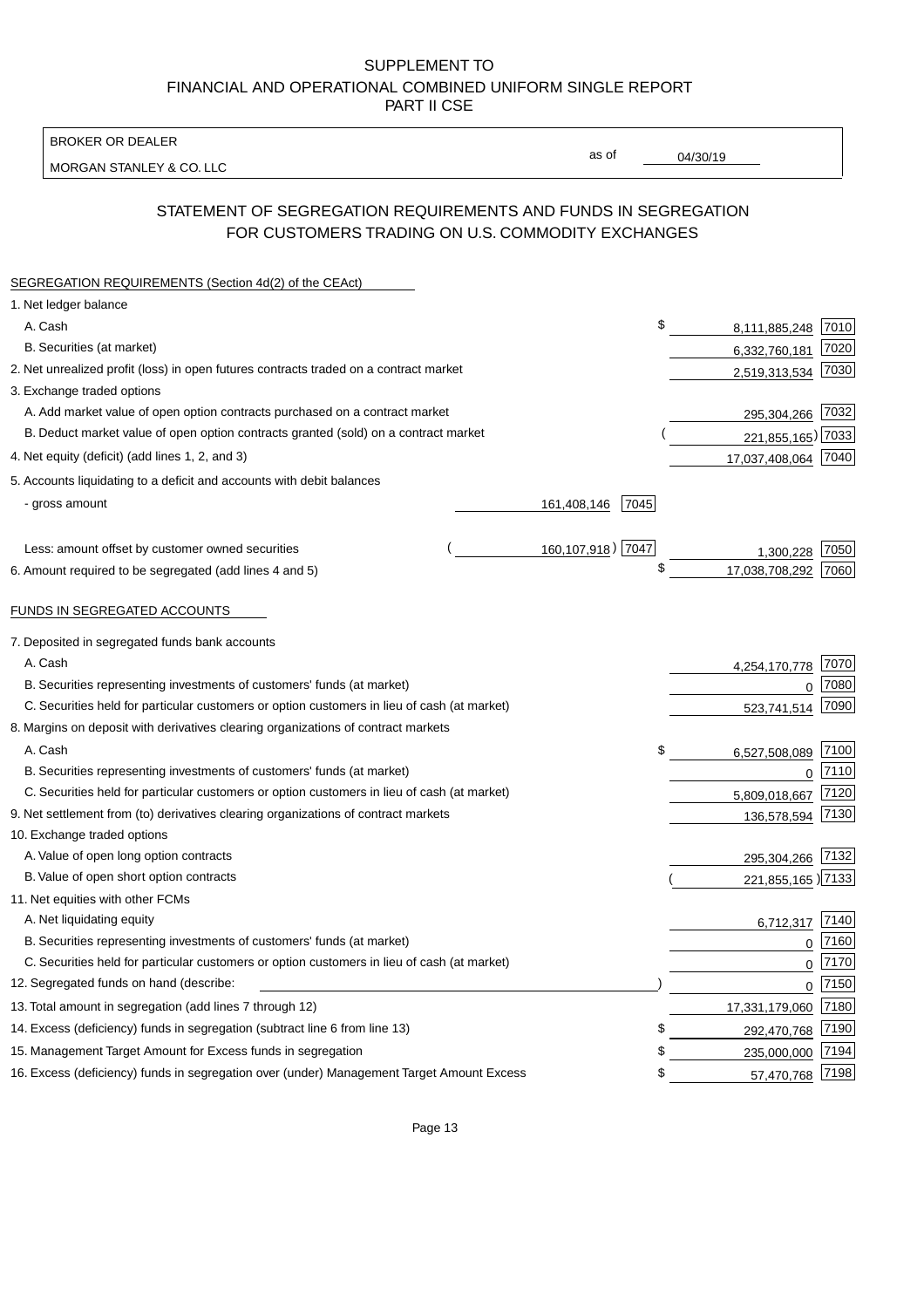| <b>BROKER OR DEALER</b>                                                              | as of                                  |          |                  |
|--------------------------------------------------------------------------------------|----------------------------------------|----------|------------------|
| MORGAN STANLEY & CO. LLC                                                             |                                        | 04/30/19 |                  |
| STATEMENT OF SEGREGATION REQUIREMENTS AND FUNDS IN SEGREGATION                       | FOR CUSTOMERS' DEALER OPTIONS ACCOUNTS |          |                  |
| 1. Amount required to be segregated in accordance<br>with Commission regulation 32.6 |                                        | \$       | 0<br>7200        |
| 2. Funds in segregated accounts                                                      |                                        |          |                  |
| A. Cash                                                                              | \$<br>7210<br><sup>0</sup>             |          |                  |
| B. Securities (at market)<br>C. Total                                                | 0 7220                                 |          | 7230<br>$\Omega$ |
| 3. Excess (deficiency) funds in segregation                                          |                                        |          |                  |
| (subtract line 2.C from line 1)                                                      |                                        |          | 0 7240           |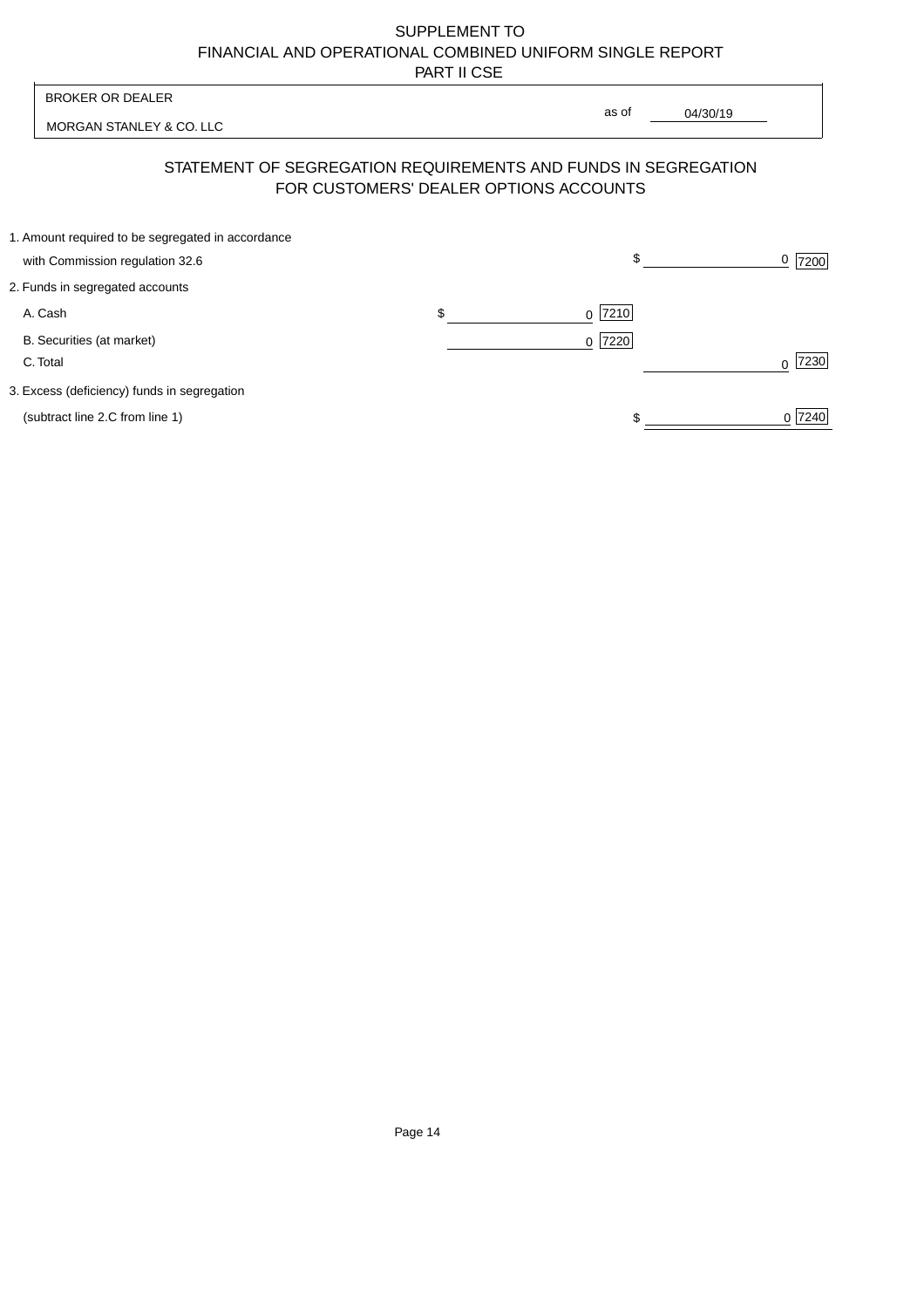PART II CSE

| <b>BROKER OR DEALER</b>  |       |          |
|--------------------------|-------|----------|
|                          | as of | 04/30/19 |
| MORGAN STANLEY & CO. LLC |       |          |

## STATEMENT OF SECURED AMOUNTS AND FUNDS HELD IN SEPARATE ACCOUNTS PURSUANT TO COMMISSION REGULATION 30.7

#### FOREIGN FUTURES AND FOREIGN OPTIONS SECURED AMOUNTS

| Amount required to be set aside pursuant to law, rule or regulation of a foreign government<br>or a rule of a self-regulatory organization authorized thereunder |  |                    | \$ | O.             | 7305 |
|------------------------------------------------------------------------------------------------------------------------------------------------------------------|--|--------------------|----|----------------|------|
| 1. Net ledger balance - Foreign Futures and Foreign Option Trading - All Customers                                                                               |  |                    |    |                |      |
| A. Cash                                                                                                                                                          |  |                    | \$ | 2,891,792,052  | 7315 |
| B. Securities (at market)                                                                                                                                        |  |                    |    | 2,115,352,224  | 7317 |
| 2. Net unrealized profit (loss) in open futures contracts traded on a foreign board of trade                                                                     |  |                    |    | 324,146,292    | 7325 |
| 3. Exchange traded options                                                                                                                                       |  |                    |    |                |      |
| A. Market value of open option contracts purchased on a foreign board of trade                                                                                   |  |                    |    | 14,572,524     | 7335 |
| B. Market value of open contracts granted (sold) on a foreign board of trade                                                                                     |  |                    |    | (10, 873, 739) | 7337 |
| 4. Net equity (deficit) (add lines 1.2. and 3.)                                                                                                                  |  |                    |    | 5,334,989,353  | 7345 |
| 5. Accounts liquidating to a deficit and accounts with                                                                                                           |  |                    |    |                |      |
| debit balances - gross amount                                                                                                                                    |  | 7351<br>25,778,884 |    |                |      |
| Less: amount offset by customer owned securities                                                                                                                 |  | 23,248,098) 7352   |    | 2,530,786      | 7354 |
| 6. Amount required to be set aside as the secured amount - Net Liquidating Equity Method (add lines 4 and 5)                                                     |  |                    | \$ | 5,337,520,139  | 7355 |
| 7. Greater of amount required to be set aside pursuant to foreign jurisdiction (above) or line 6.                                                                |  |                    | \$ | 5,337,520,139  | 7360 |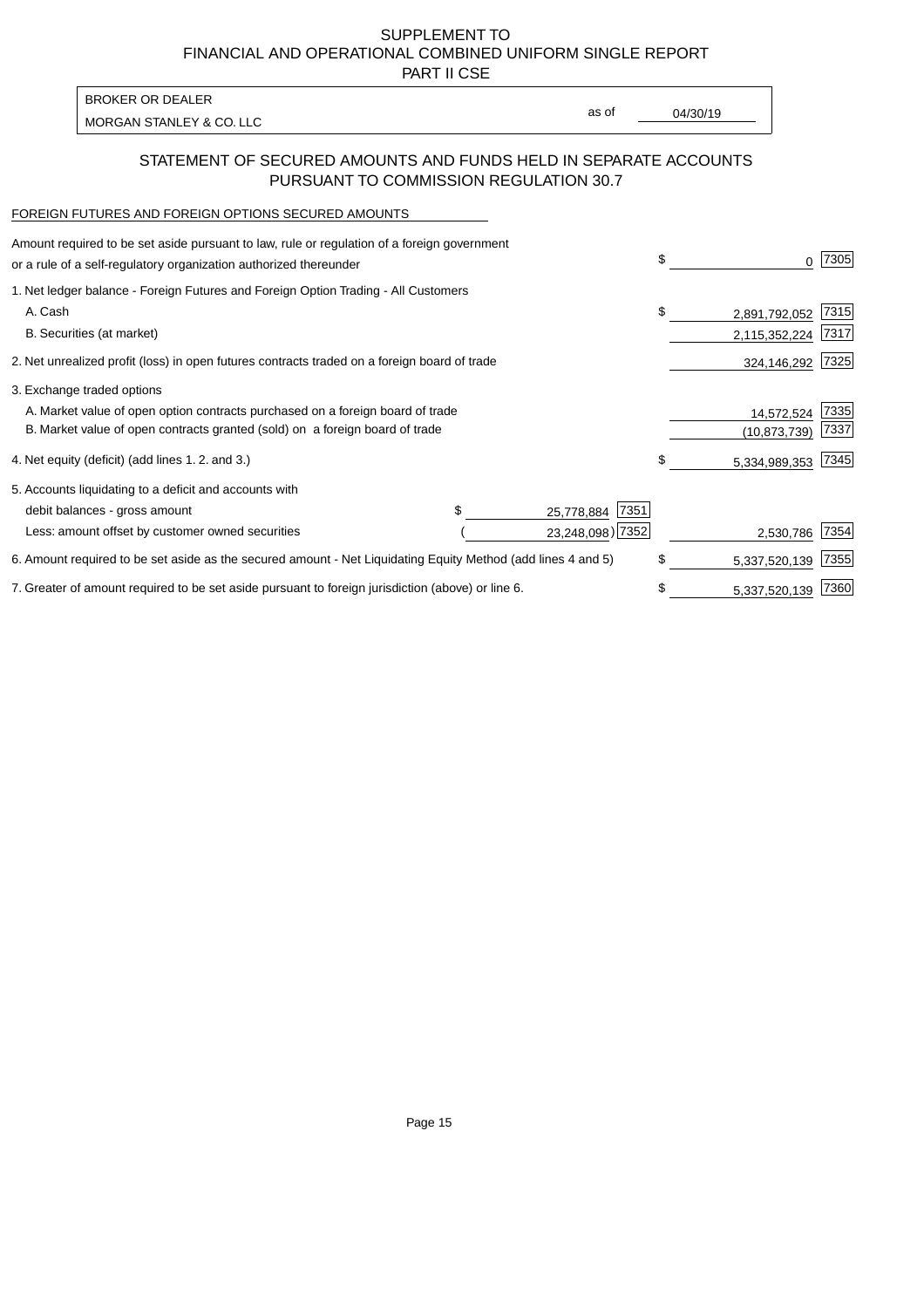BROKER OR DEALER

MORGAN STANLEY & CO. LLC

04/30/19 as of

## STATEMENT OF SECURED AMOUNTS AND FUNDS HELD IN SEPARATE ACCOUNTS PURSUANT TO COMMISSION REGULATION 30.7

#### FUNDS DEPOSITED IN SEPARATE REGULATION 30.7 ACCOUNTS

| 1. Cash in banks                                                                       |      |                                    |             |                    |
|----------------------------------------------------------------------------------------|------|------------------------------------|-------------|--------------------|
| A. Banks located in the United States                                                  |      | \$<br>278,921,341                  | 7500        |                    |
| B. Other banks qualified under Regulation 30.7                                         |      |                                    |             |                    |
| Name(s):                                                                               | 7510 | 782,202,235 7520 \$                |             | 1,061,123,576 7530 |
| 2. Securities                                                                          |      |                                    |             |                    |
| A. In safekeeping with banks located in the United States                              |      | \$<br>248,863,249 7540             |             |                    |
| B. In safekeeping with other banks qualified under Regulation 30.7                     |      |                                    |             |                    |
| Name(s):                                                                               | 7550 | 0                                  | 7560        | 248,863,249 7570   |
| 3. Equities with registered futures commission merchants                               |      |                                    |             |                    |
| A. Cash                                                                                |      | \$<br>7,194,353                    | 7580        |                    |
| <b>B.</b> Securities                                                                   |      |                                    | $0$ 7590    |                    |
| C. Unrealized gain (loss) on open futures contracts                                    |      | (62, 355)                          | 7600        |                    |
| D. Value of long option contracts                                                      |      |                                    | $0$ 7610    |                    |
| E. Value of short option contracts                                                     |      |                                    | $0)$ 7615   | 7,131,998 7620     |
| 4. Amounts held by clearing organizations of foreign boards of trade                   |      |                                    |             |                    |
| Name(s):                                                                               | 7630 |                                    |             |                    |
| A. Cash                                                                                |      | \$                                 | 0 7640      |                    |
| <b>B.</b> Securities                                                                   |      |                                    | $0$ 7650    |                    |
| C. Amount due to (from) clearing organizations - daily variation                       |      | 0                                  | 7660        |                    |
| D. Value of long option contracts                                                      |      |                                    | 0 7670      |                    |
| E. Value of short option contracts                                                     |      |                                    | $_0$ ) 7675 | 0 7680             |
| 5. Amounts held by members of foreign boards of trade<br>Name(s):                      | 7690 |                                    |             |                    |
| A. Cash                                                                                |      | \$<br>2,014,447,161 7700           |             |                    |
| <b>B.</b> Securities                                                                   |      | 1,866,488,975 7710                 |             |                    |
| C. Unrealized gain (loss) on open futures contracts                                    |      | 324,587,562 7720                   |             |                    |
| D. Value of long option contracts                                                      |      | 14,572,524 7730                    |             |                    |
| E. Value of short option contracts                                                     |      | $(10,873,739)$ <sup>)</sup> $7735$ |             | 4,209,222,483 7740 |
| 6. Amounts with other depositories designated by a foreign board of trade<br>Name(s):  | 7750 |                                    |             | 0 7760             |
| 7. Segregated funds on hand (describe:                                                 |      |                                    |             | 0 7765             |
| 8. Total funds in separate section 30.7 accounts                                       |      |                                    |             | 5,526,341,306 7770 |
| 9. Excess (deficiency) set Aside Funds for Secured Amount (subtract Line 7 Secured     |      |                                    |             |                    |
| Statement page 15 from Line 8)                                                         |      |                                    | \$          | 188,821,167 7380   |
| 10. Management Target Amount for Excess funds in separate section 30.7 accounts        |      |                                    | \$          | 140,000,000 7780   |
| 11. Excess (deficiency) funds in separate 30.7 accounts over (under) Management Target |      |                                    | \$          | 48,821,167 7785    |

Page 16